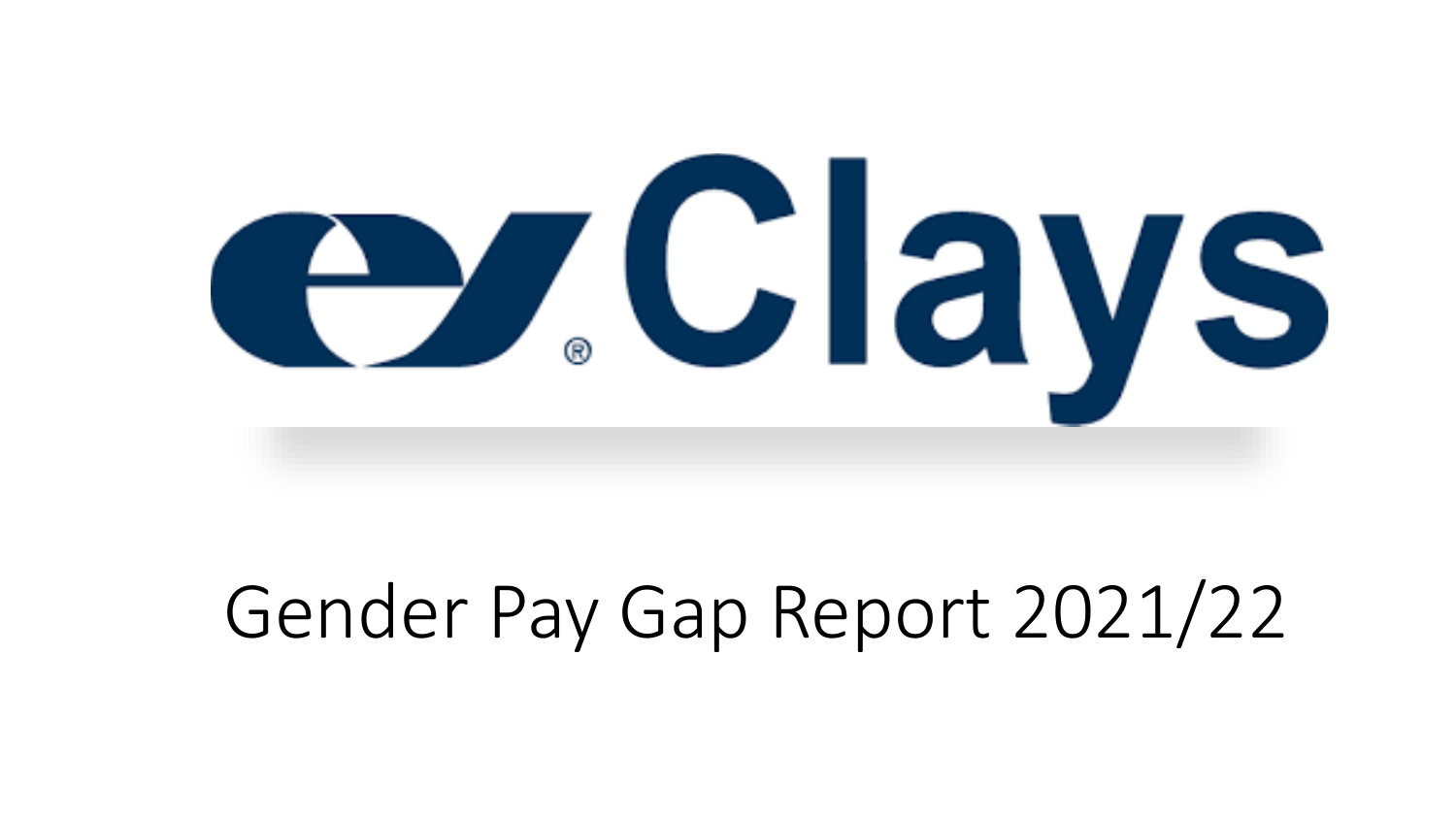## **What is a gender pay gap?**

The metrics that are necessary to report on under the rules on gender pay gap are as follows:

- ➢ The difference in mean pay of full-pay men and women, expressed as a percentage;
- ➢ The difference in the median pay of full-pay men and women, expressed as a percentage;
- ➢ The difference in mean bonus pay of men and women, expressed as a percentage;
- ➢ The difference in median bonus pay of men and women, expressed as a percentage;
- ➢ The proportion of men and women who received bonus pay; and
- ➢ The proportion of full-pay men and women in each of four quartile pay bands.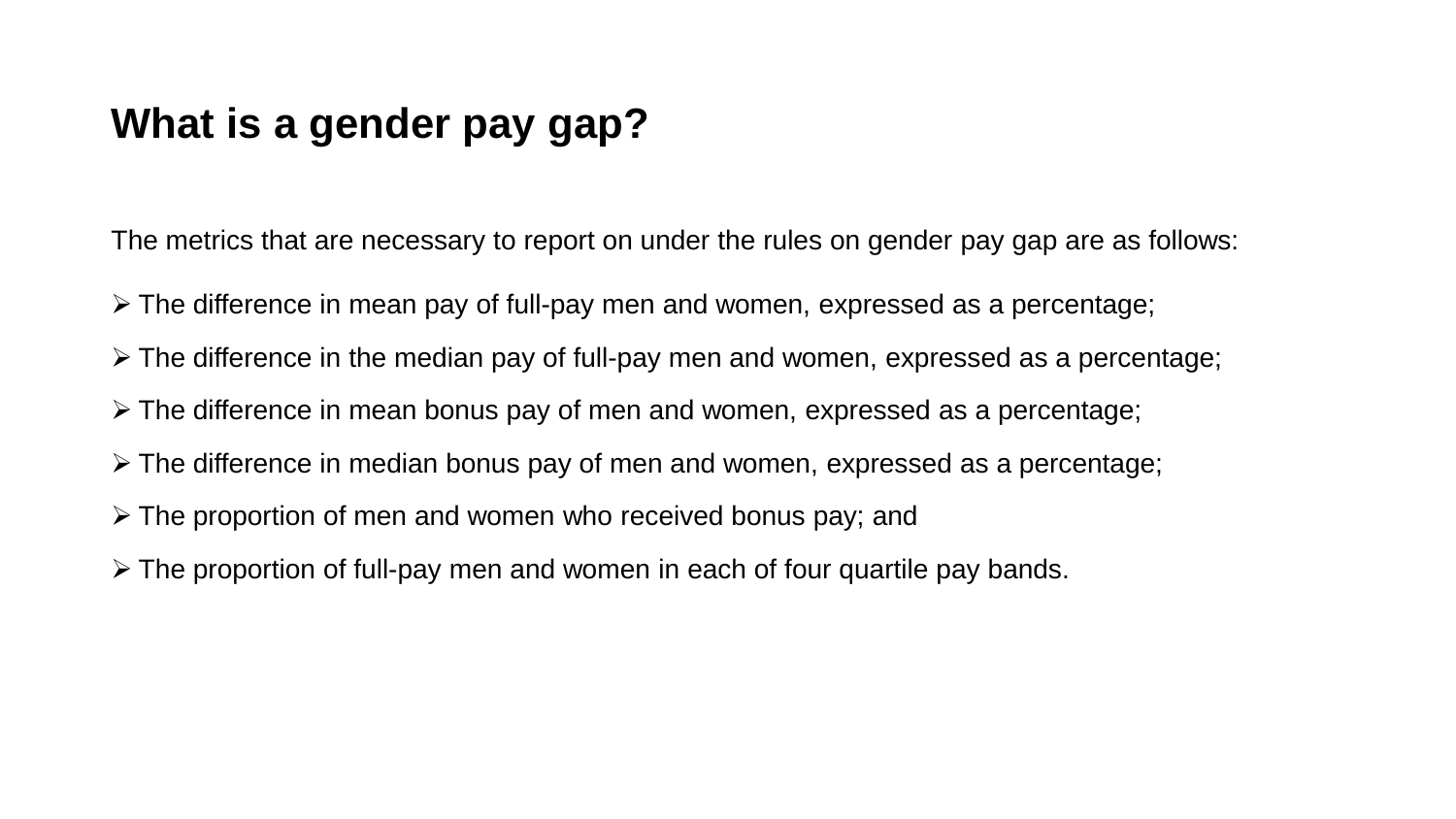### **The Calculations**

- ➢ The figures set out below have been calculated using the standard methodologies used in the Equality Act 2010 (Gender Pay Gap Information) Regulations 2017.
- ➢ Our calculations included 162 female "full pay relevant" employees and 628 men, full and part time. Full pay relevant employees are those who received their standard wage payment for the snapshot date (the month of April 2021). Any employee who did not receive their full pay for any reason (for example, through being on parental leave, sick leave etc.) would not have been included in the calculations with the exception of the bonus pay gap calculations whereby all employees were included.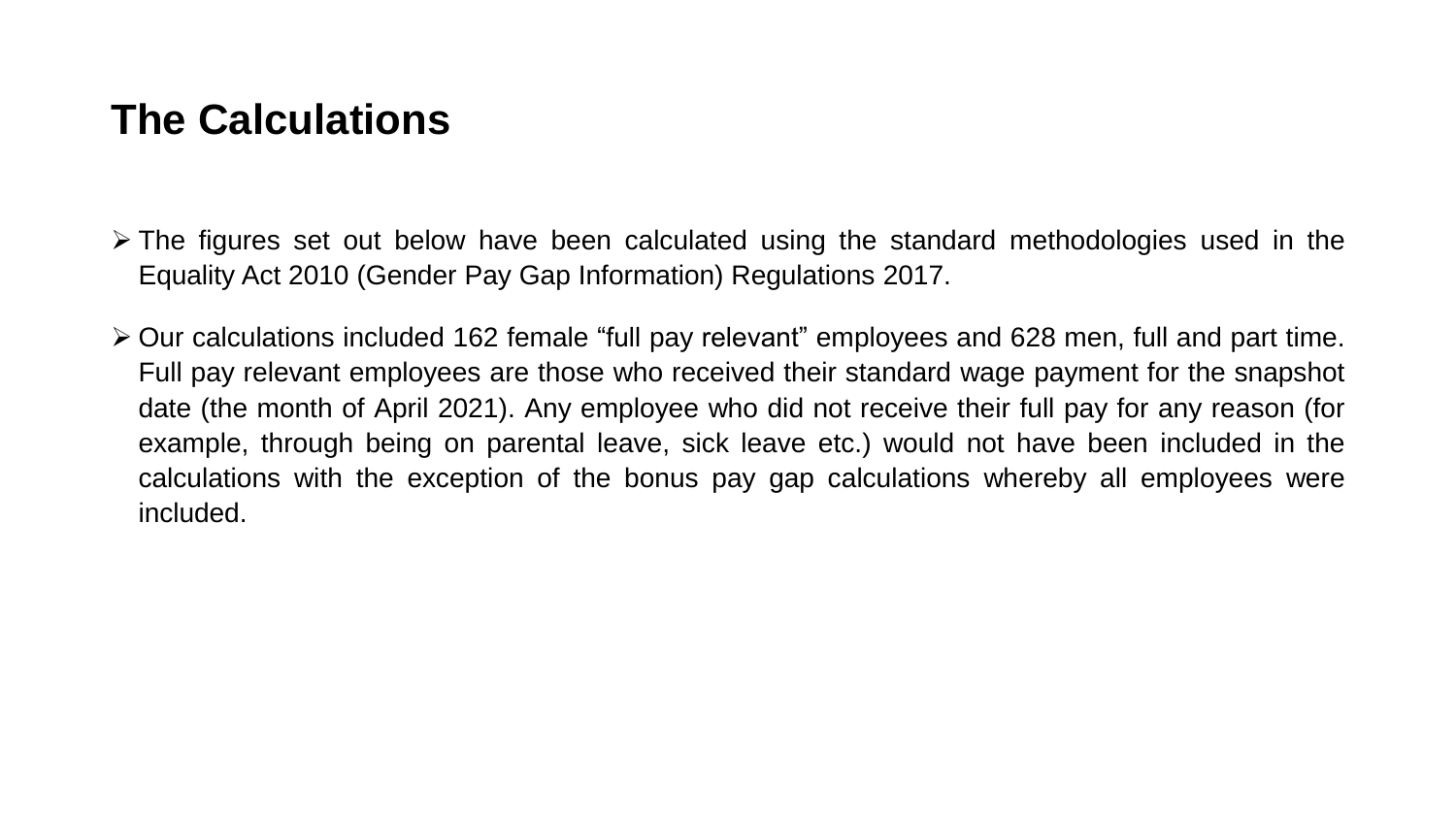#### **Mean and Median Calculations**

- ➢ In order to calculate the gender pay gap, the hourly rate of all employees first needed to be calculated. Elements included in this were basic salary payments. Items that needed to be deducted from total monthly payments were any salary sacrifice items (e.g. childcare vouchers and pension).
- ➢ Once all relevant employees' hourly pay rates had been calculated, they were split into females and males and the mean average pay rate was calculated.
- $\triangleright$  In order to work out the mean gender pay gap, the female mean average hourly rate was subtracted from the male hourly rate, the result was then divided by the male hourly average rate and expressed as a percentage.
- ➢ To calculate the median gender pay gap, all female and male employees were listed in separate lists in order of hourly pay rate, high to low. To calculate the median gender pay gap, the female median pay rate was subtracted from the median male pay rate, divided by the male pay rate and then multiplied by 100.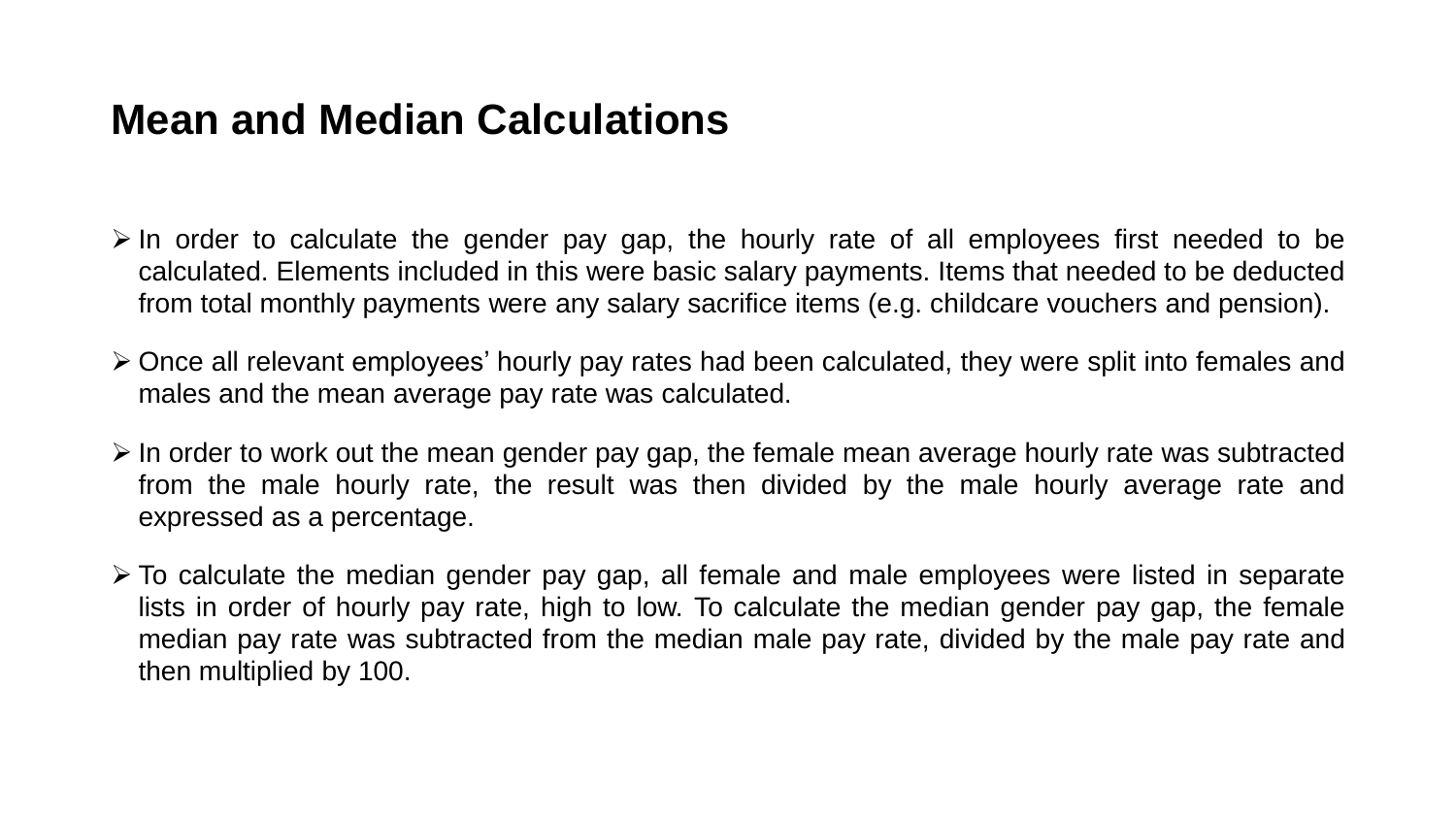## Summary of Clays Gender Pay Gap 2020/21



|        | Hourly Rate           | Percentage |
|--------|-----------------------|------------|
| Median | F: £9.74 M: £14.89    | 34.56%     |
| Mean   | $F:$ £11.36 M: £14.98 | 24.12%     |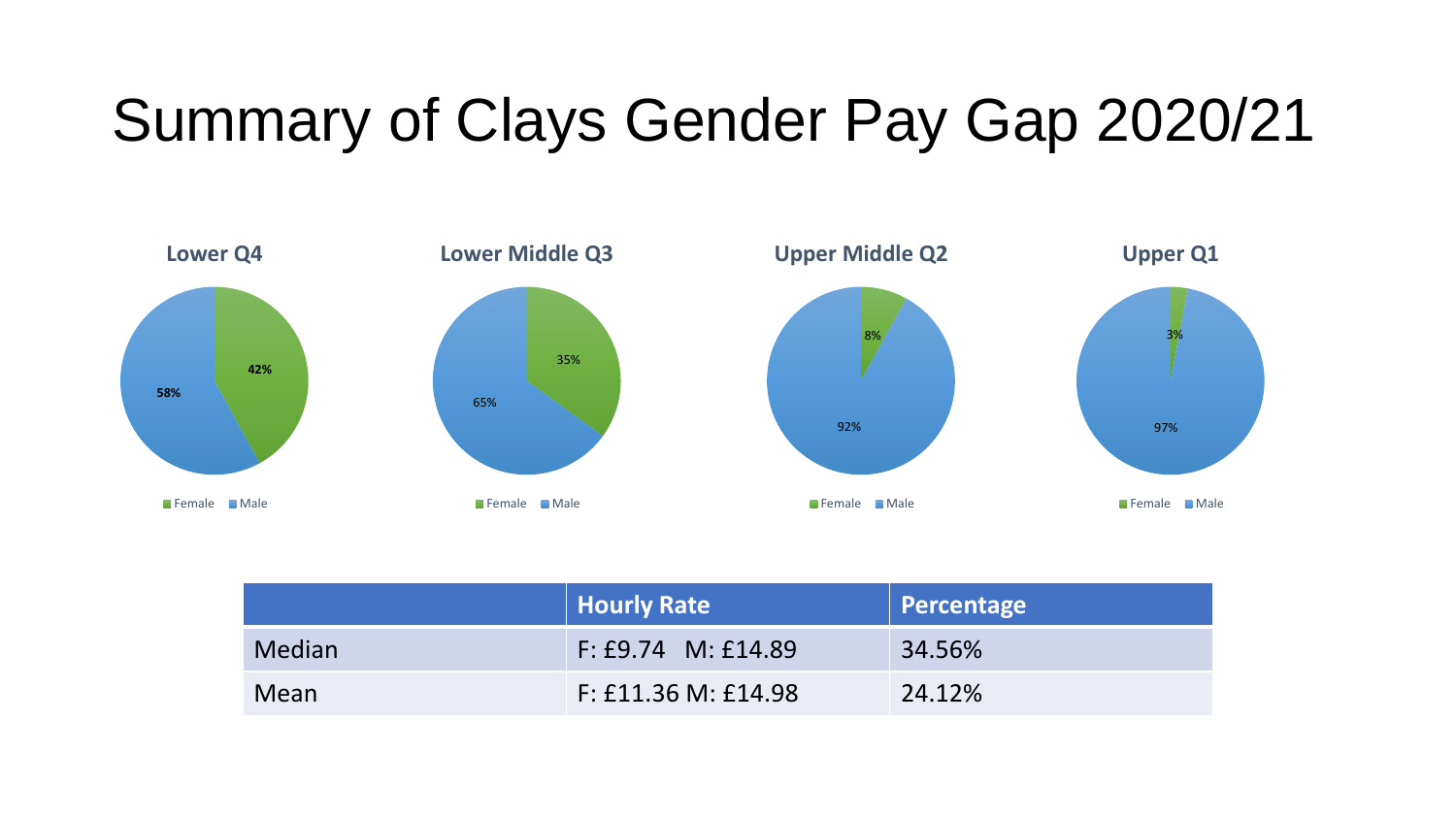## Summary of Clays Gender Pay Gap 2021/22



|        | <b>Hourly Rate</b>    | Percentage |
|--------|-----------------------|------------|
| Median | F: £10.26 M: £13.64   | 24.81%     |
| Mean   | $F:$ £11.64 M: £14.79 | 21.34%     |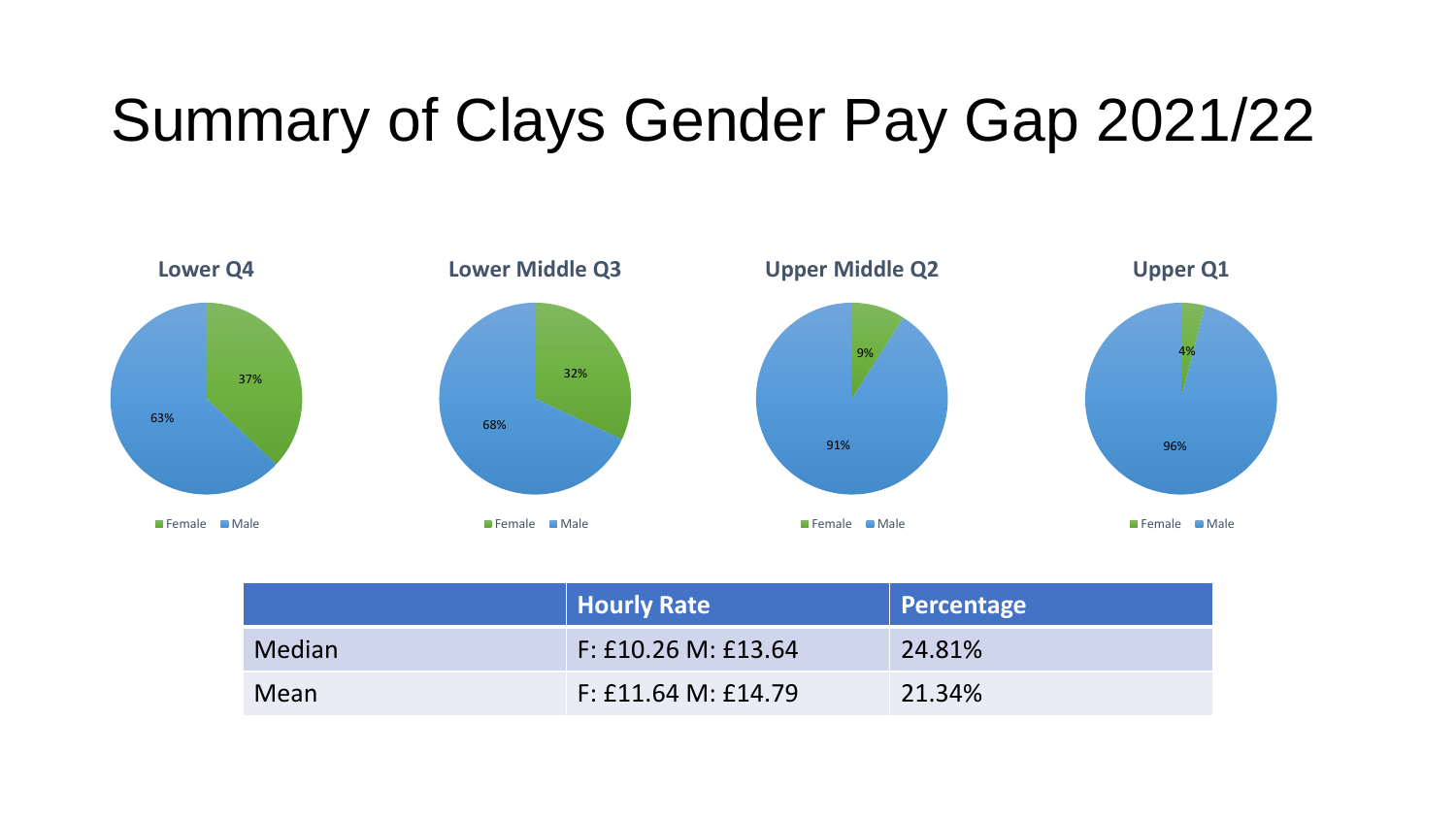## **Summary of our 2021/22 findings**

We are pleased to report that Clays median figure has reduced from the previous year by 10%. The mean figure has also reduced by 3%.

Our latest data shows a positive step forward with an increase of females moving into the upper and upper middle quartiles.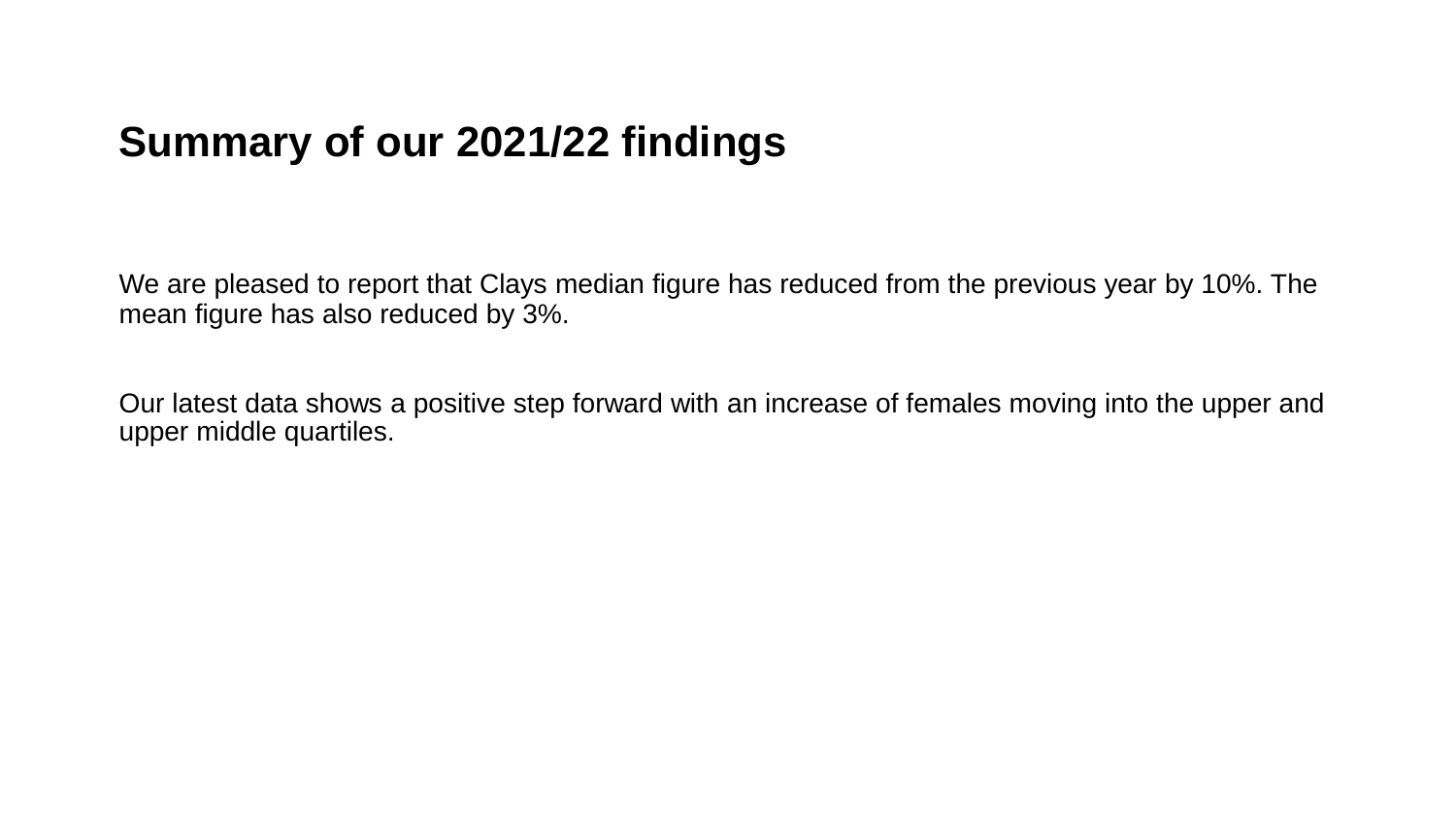#### **What are the underlying causes of Clays gender pay gap?**

Clays is committed to the principle of equal opportunities and equal treatment for all employees regardless of sex, race, religion/belief, age, marriage/ civil partnership, pregnancy/maternity, sexual orientation, gender reassignment or disability. Clays is therefore confident that its gender pay gap does not stem from paying men and women differently for the same or equivalent work. Its gender pay gap is the result of the respective roles in which men and women work within the organisation and the salary that these roles attract in the market place.

Our gender pay numbers do not reflect where we want to be as a company and we will continue to work towards closing the gap. The reason for the gap is primarily because of the shape of our company, we have significantly more men than women in senior or skilled roles that are higher paid.

Clays is a long-established business in the print industry that has in the past been traditionally staffed by predominantly males. Staff turnover is low and, although many more females are now being attracted into the industry, our factory workforce is still predominantly male.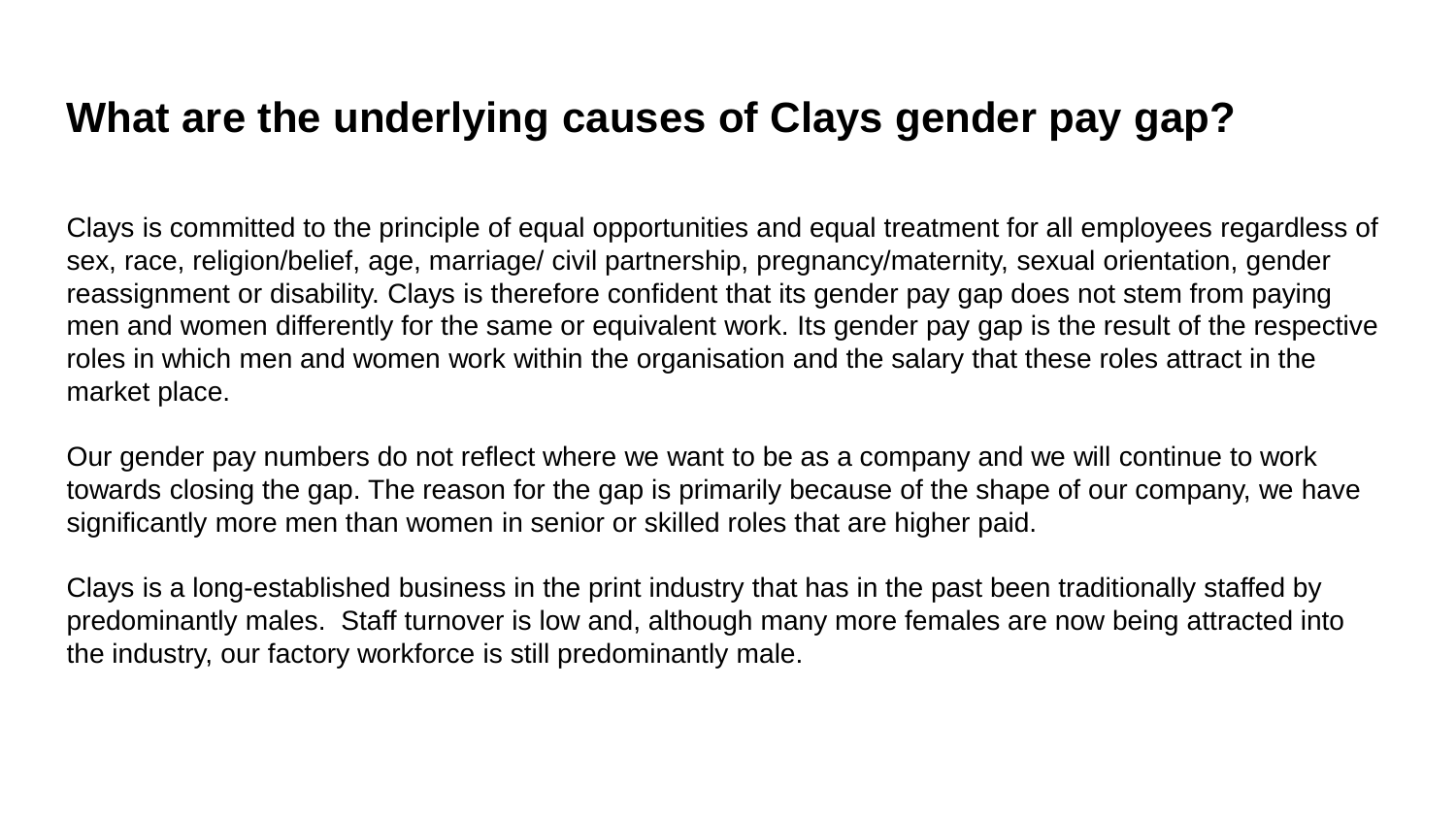#### **What actions will Clays take to address its gender pay gap?**

Several factors contribute to gender pay gaps at organisational and societal level and many of these won't be solved in the space of a few years. We believe, however, that over time, our commitment to fostering inclusion, fairness and flexibility will be reflected in our gender pay gap figures.

To progress in the right direction requires a concerted effort at every level of our business and at every point in the employee lifecycle, from recruitment through to progression opportunities and how we retain our people by keeping them engaged. Clays are committed to focusing on the following areas to address the gender pay gap.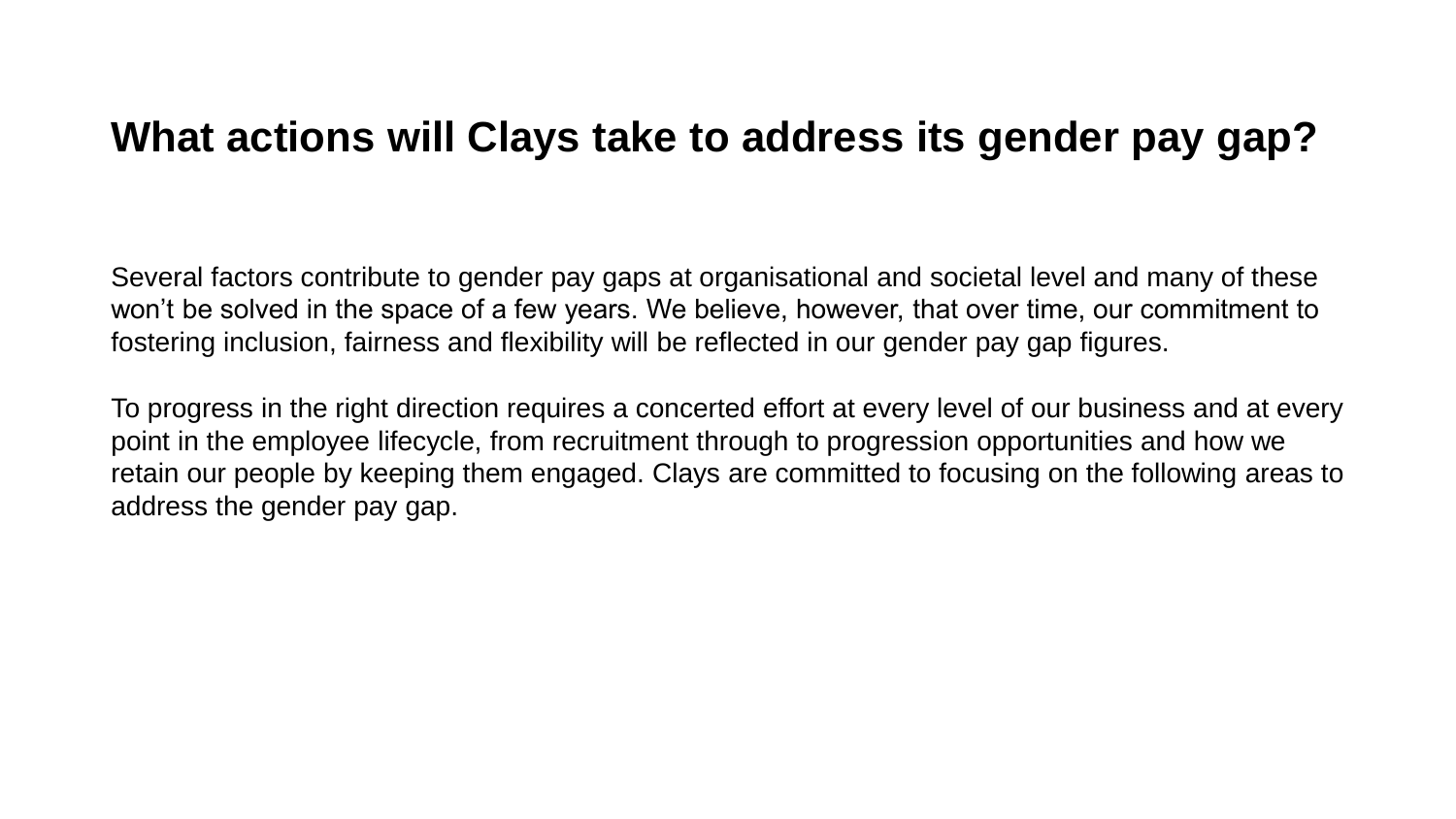#### **Inclusion & Diversity**

We recognise that none of our gender balance actions will succeed without the right culture and working environment. To this end, we're working on providing a working environment that is truly inclusive. We already have information consultation forums in place giving everyone a chance to voice their opinions across the business and feel included in changes made. Clays also have a Health & Safety Committee and Wellbeing Committee in place. Our annual health and wellbeing calendar campaigns cover a wide range of topics over the year aimed at supporting the health and wellbeing of all staff. Both committees are designed to build an inclusive workforce making sure the company listen to the workforce and they are involved in creating positive changes.

Clays are also amending the current diversity and equality policy we have in place to include inclusion going forward. This will highlight the importance to the company that everyone displays this behaviour and we create an inclusive environment. Our focus on respect and inclusion is about creating an environment where everyone can be themselves at work and is able to thrive, develop and succeed.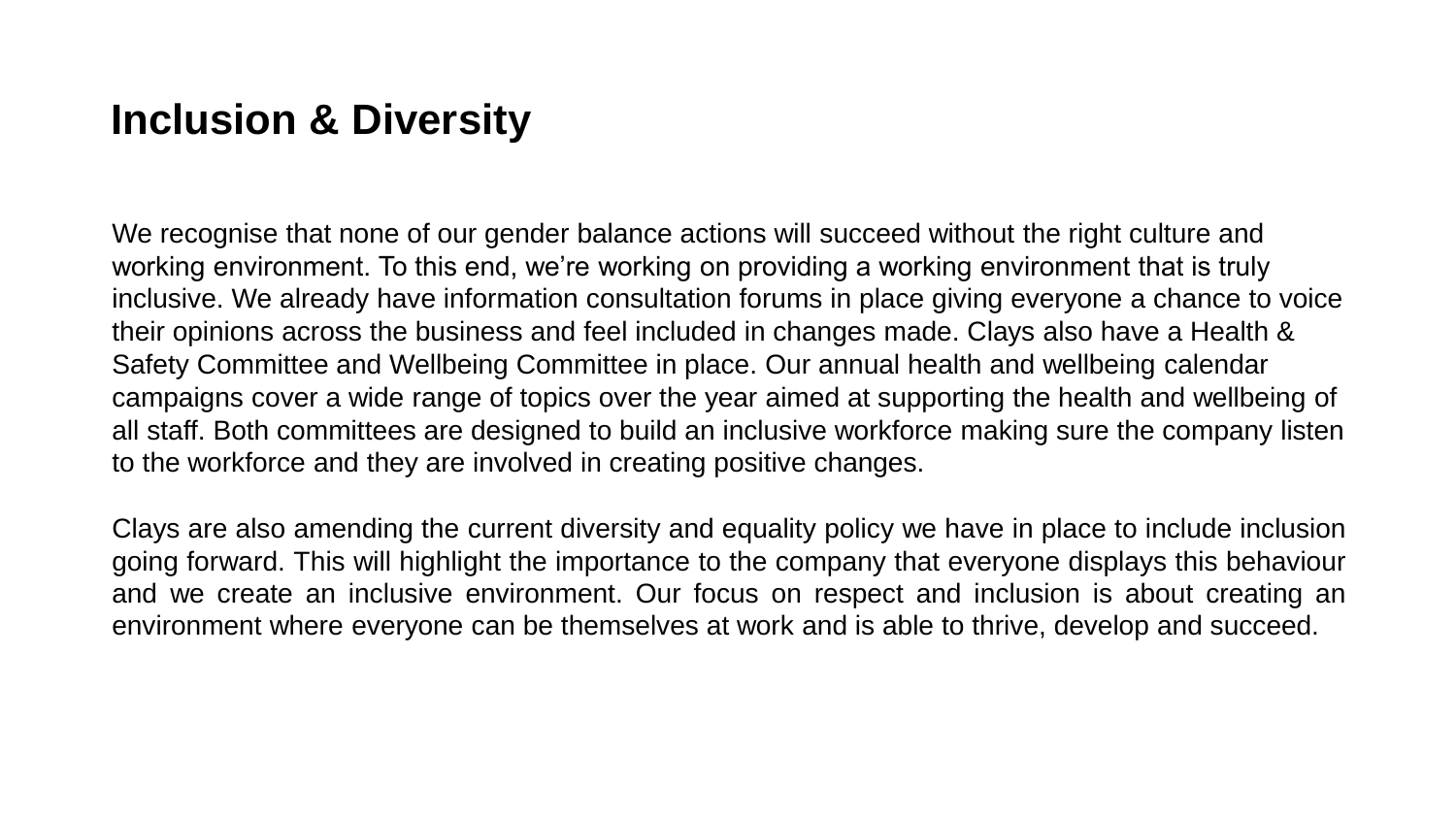#### **Inclusive Leadership and Culture**

Clays need to build a truly inclusive and diverse work environment, which is led by our leaders and underpins our gender balance commitment. We believe that a culture in which everyone is heard, respected and valued for who they are is a critical enabler of future growth and success. We have rolled out a new management development programme across the operational side of the business which focuses on progressing the development of our managers, ensuring they demonstrate the right attributes as managers. The programme focuses on developing them into strong leaders, ensuring they display the right personal attributes at all times, creating a fair, respectful and inclusive culture. In 2021, 21 of our managers joined the programme. The programme looked at several areas to support individual development.

Clays have been working on a five year health and safety plan involving various training across all departments and levels focusing on changing the culture. Our aim is to build a positive, inclusive and engaged culture. We will continue to push forward with this plan and implement positive changes across the business over the next year.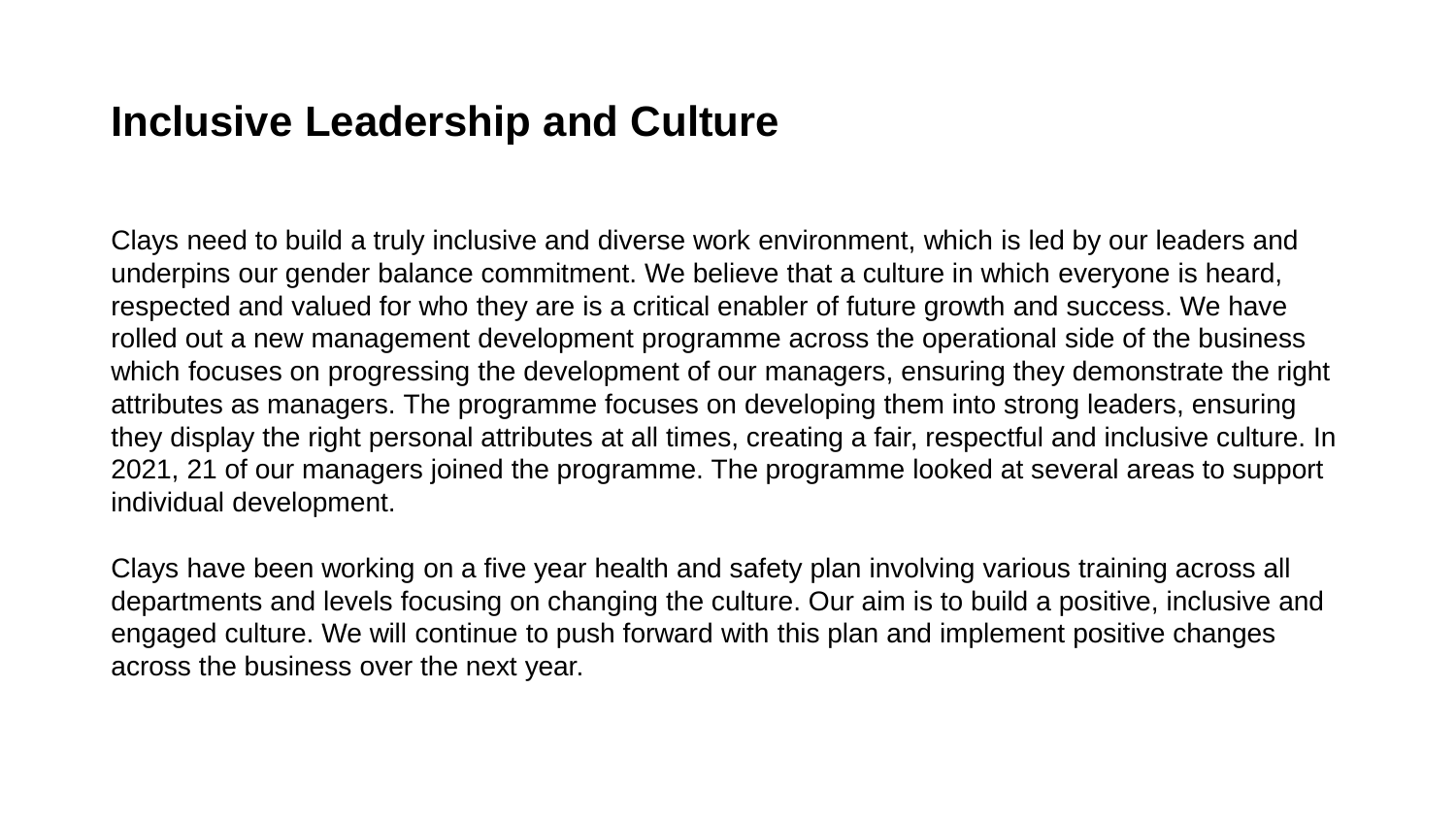#### **Recruitment and Selection**

Clays ensure a fair and consistent selection process is implemented across the business to ensure that no gender discrimination takes place throughout. The HR Department regularly review and gain feedback on our recruitment process. We are working on putting together a job description and person specification for every role we advertise. These documents will be used to form the selection criteria for shortlisting and interviewing candidates. Every role uses an interview scoring sheet ensuring every candidate is asked the same question and scored at the end of the interview. They are competency-based questions relating to the role to ensure the candidate best suited to the skills and experience required for the role is successful, regardless of what gender they are. HR are involved and supporting the recruiting manager/s at every stage of the recruitment process.

Clays are committed to ensuring we offer fair opportunities to both female and male candidates. The roles within the factory tend to attract more male candidates. In order to attempt to address this issue, Clays will be booking onto several local career fairs ensuring that we promote the roles we can offer to both female and male candidates. We will ensure our website and promotional materials at the career fairs display photos of our female workers across the factory, with a view to encouraging more female applications for roles that have previously attracted mainly male candidates. We will also ensure we have an equal split of female and male managers attending these events to display the equal opportunities we offer at Clays and encourage more female applicants in a predominantly male dominated environment to slowly break this trend.

We also plan visit local schools and colleges to promote the career opportunities at Clays, including apprenticeships on offer.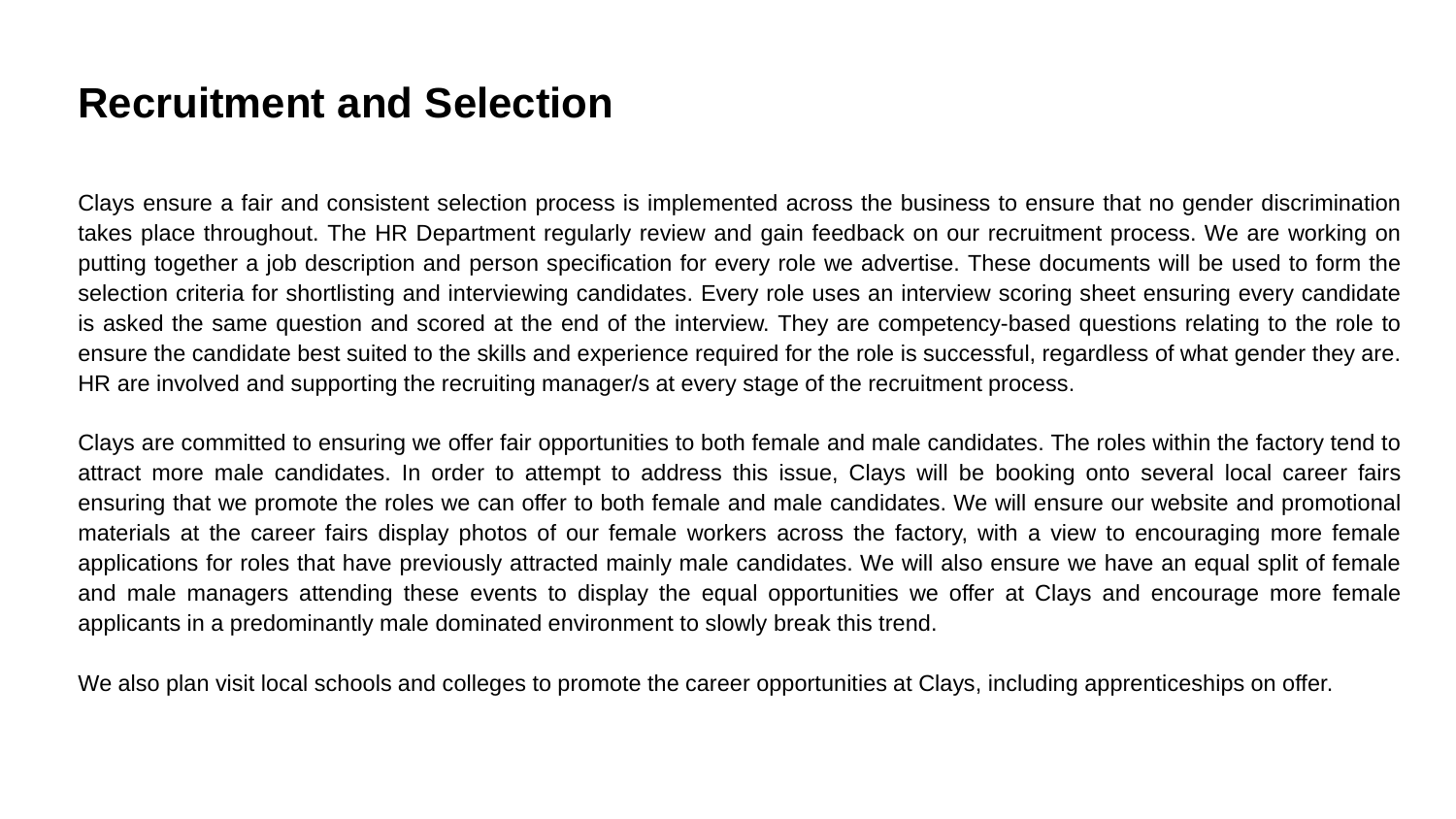## **Apprenticeships**

During this year, Clays has increased the number of apprenticeship courses offered, resulting in a total of 22 courses running throughout this year.

We will continue to offer apprenticeship courses across the business to support professional development for current members of staff, as well as creating newly employed apprenticeship roles.

## **Flexible Working**

Clays will ensure that all employees are aware of their rights with regards to flexible working through the employee handbook and company policies. The HR department will also ensure that all employees on parental leave are aware of the options available to help support them in their return to work.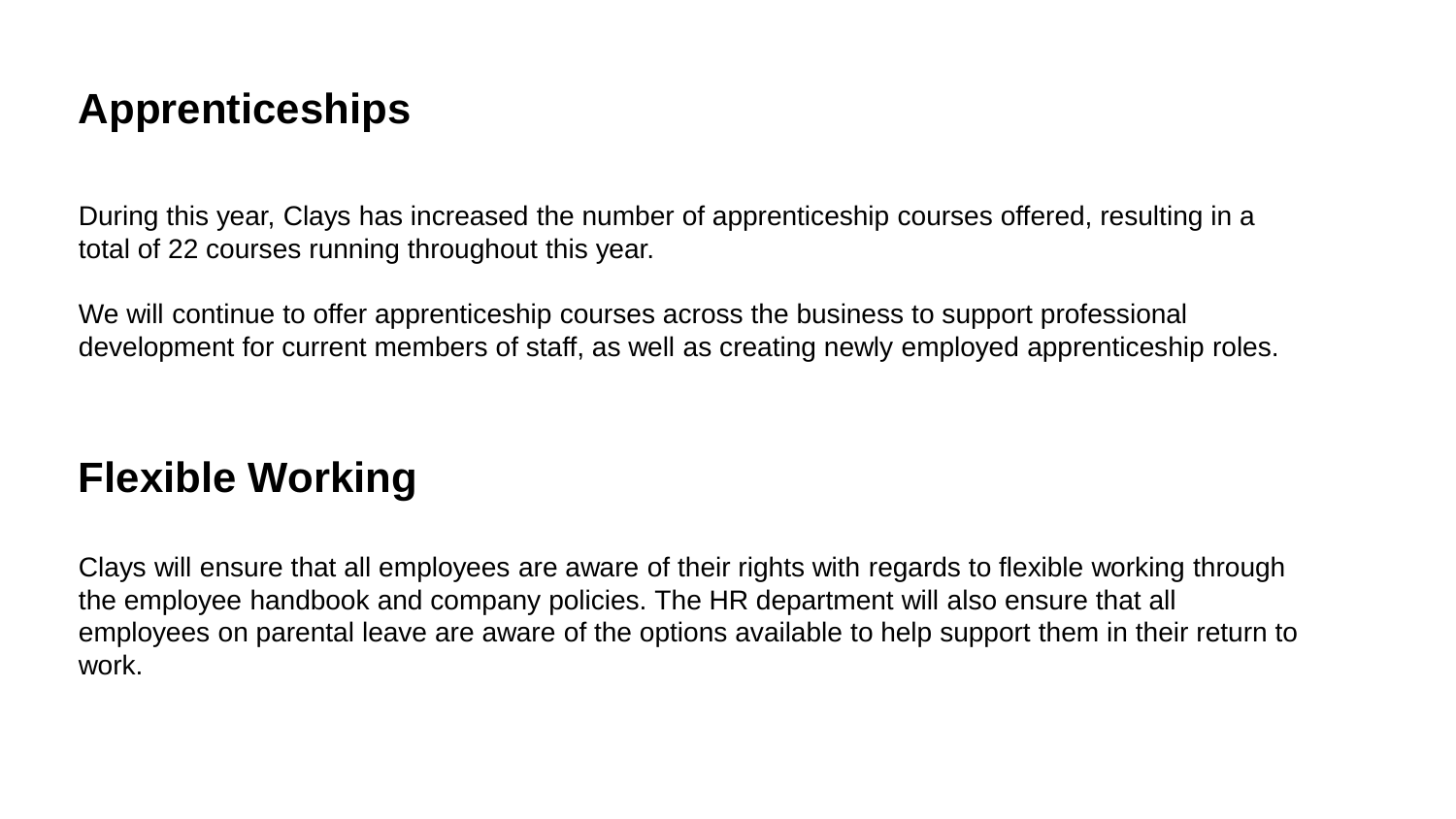#### **Mean and median bonus pay gap calculations**

The mean and median bonus figures show that no female workers received a bonus payment within the 2021/22 report, resulting in a mean and median figure of 100%

| <b>Bonus</b> | Female | <b>Male</b> |
|--------------|--------|-------------|
| Median       | 0%     | 100%        |
| Mean         | 0%     | 100%        |